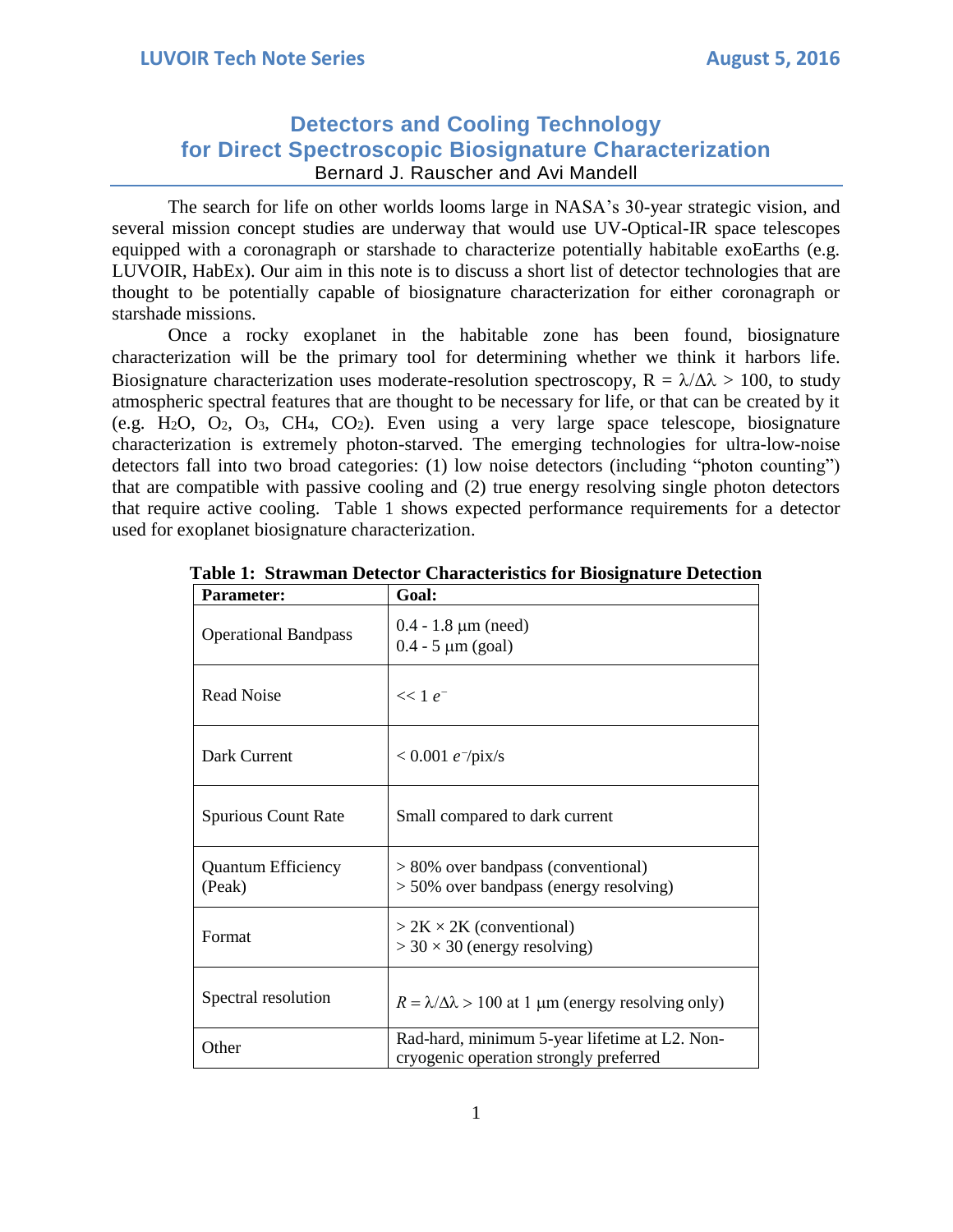### **Today's State of the Art**

The most mature VISIR detector candidates are semiconductor-based. These technologies are attractive because of their comparative maturity, low risk, and the possibility that their performance might be sufficient for biosignature characterization, even if they do not function as single photon detectors.

*EMCCDs* – Electron multiplying charge coupled devices (EMCCD) are widely regarded as the most mature detector technology for visible wavelength biosignature characterization today. A  $1K \times 1K$  pixel EMCCD has been selected for the WFIRST coronagraph's imaging camera and integral field spectrograph.

Advantages: They are operational now, and are being space-qualified for use in WFIRST. Significant investment will be made as part of this process, making the subsequent TRL level attractive for risk reduction.

Disadvantages: A major concern with the current EMCCD design is radiation induced performance degradation. This may include decreased charge transfer efficiency, decreased pixel operability, and increased clock induced charge (CIC). An EMCCD that is deemed "good enough" for WFIRST may not be satisfactory for LUVOIR biosignature characterization.

*HgCdTe Near-IR Photodiode Arrays* – HgCdTe is today's most mature material for astronomical near-IR instruments. It is possible to tune its cutoff wavelength from about 1.7  $\mu$ m out to  $5 - 10$  µm while still achieving performance that enables low background space astronomy.

Advantages: HgCdTe arrays have substantial heritage for NASA astronomy, having been used in JWST, Euclid, WFIRST, etc. When cooled sufficiently, the dark current of today's 2.5 µm cutoff flight grade HgCdTe arrays already achieves the  $\leq 0.001$  e− s<sup>-1</sup> pix<sup>-1</sup> that is needed for biosignature characterization.

Disadvantages: The read noise floor of the existing generation of HgCdTe photodiode arrays is a few e− RMS per pixel, higher than what is needed for biosignature detection, and significant work is needed to understand exactly where, and why, the read noise and dark current originate.

## **Emerging Non-Cryogenic Technologies for Astrophysics**

VISIR detectors have many other applications besides astrophysics. Moreover, NASA has already made initial investments into maturing some detector technologies for exoplanet missions. Although the technologies in this section are less mature for astrophysics than EMCCDs and HgCdTe photodiode arrays, they are being (or have recently been) explored as potential photon counting detectors.

*CMOS Arrays* – Complementary metal-oxide-semiconductor (CMOS) arrays have evolved substantially over the past 20 years, to the point where they have now become the dominant sensor for consumer applications including cell phone and digital SLR cameras, and can have read noise of a few electrons. Several groups are exploring advanced concepts for photon counting. The best individual CMOS pixels have achieved read noise  $\sim 0.2$  *e* (although  $\sim$ 1 *e* is more typical).

Advantages: The devices promise to count individual photons. The cost is low, requiring no exotic processing. The power is ultra-low, e.g. a single Gigapixel array would require ~a Watt of power. In most implementations, the data are fully digital at the focal plane. There are no known problems with regard to radiation tolerance.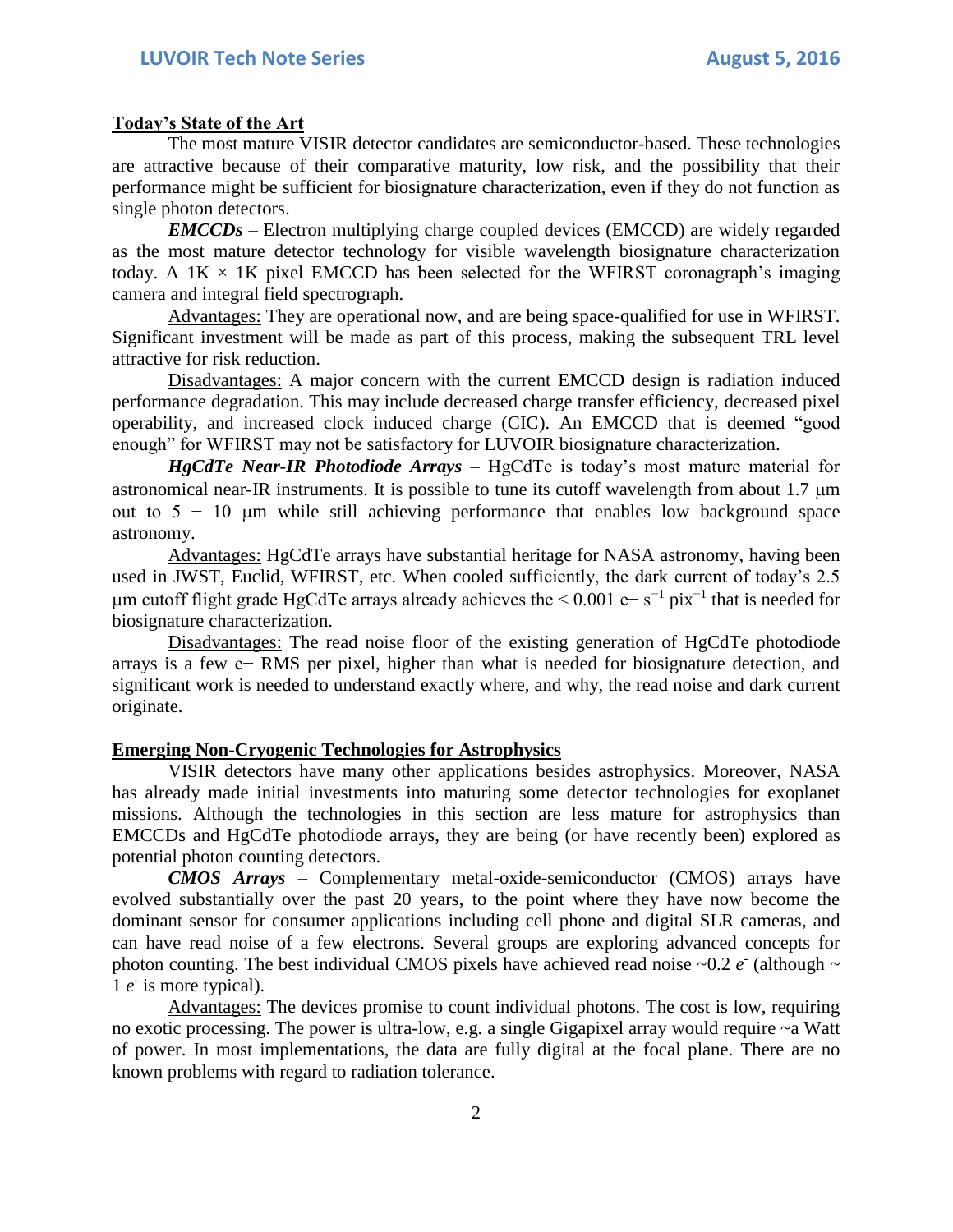Disadvantages: Published dark count rates are too high for biosignature characterization (although this is likely to improve with cooling). Comprehensive characterization for astrophysics and biosignature characterization is needed. It is unknown how radiation will affect CMOS sensors at sub-electron noise levels.

*Geiger-Mode Avalanche Photodiode (GM-APD) arrays* – A GM-APD array counts photons by amplifying a single photon into an avalanche of  $\sim 10^7$  electrons which is then detected as a large voltage pulse. GM-APD arrays were the subject of a 2009 NASA [Technology](https://exoplanets.nasa.gov/exep/technology/TDEMReportFiger.pdf)  [Development for Exoplanet Missions \(TDEM\) award.](https://exoplanets.nasa.gov/exep/technology/TDEMReportFiger.pdf)

Advantages: The devices count individual photons. The data are fully digital at the focal plane. There are no known problems with regard to radiation tolerance.

Disadvantages: In the current implementation, the sensitivity is peaked in the center of each pixel. Ultra-low dark currents at cryogenic temperatures have not been measured. The voltage has to be tuned in order to minimize dark current while maximizing quantum efficiency.

*HgCdTe APD Arrays* – HgCdTe APD arrays are a promising technology that initially entered astronomy for comparatively high background applications including adaptive optics, interferometry, wavefront sensing, and fringe tracking.

Advantages: The gain in APD arrays is built into the pixels before the first amplifier, they promise photon counting in the visible and near-IR and potentially even single photon detection if "dark current" can be reduced to acceptable levels. With an appropriately optimized fabrication process, the HgCdTe itself is potentially capable of the same quantum efficiency (QE) performance as the JWST arrays.

Disadvantages: "Dark current" is the most significant obstacle to using APD arrays for ultra-low background astronomy today. The ~10–20 e– s<sup>-1</sup> pixel<sup>-1</sup> "dark current" that has been reported is almost certainly dominated by glow from the readout integrated circuit (ROIC). This dark current may be reduced with optimization of the ROIC.

## **Emerging Cryogenic Technologies for Astrophysics**

Today's CCDs, EMCCDs, and HgCdTe hybrids are not single photon detectors in the context of biosignature characterization. All would add significant noise and thereby reduce mission exoEarth yields below what could be achieved with a noiseless detector. On the other hand, superconducting MKID and TES arrays already function as single photon detectors today. However, the use of these superconducting detectors by LUVOIR is contingent upon the development of ultra-low vibration cooling.

*Transition-edge sensor (TES) microcalorimeter arrays* – In a microcalorimeter, the energy of an absorbed photon is determined from the temperature rise of the detector. The energy resolution of such a detector is set by thermodynamic noise sources in the detector and amplifier noise.

Advantages: Thermal sensors simultaneously detect individual photons and use the thermal signal to measure photon energy – as such they enable non-dispersive imaging spectroscopy. For the designs discussed here, the minimum photon energy is well separated from the system noise, so the probability of dark events are near zero, and the read noise manifests itself as the limit to the energy resolution of the system.

Disadvantages: The energy resolution scales with temperature, so for VISIR applications with  $R > 100$  the detectors must be operated at  $T < 100$  mK.

*Microwave kinetic inductance devices (MKID)* – An MKID detects absorption of photons in a superconductor by a change in kinetic inductance.